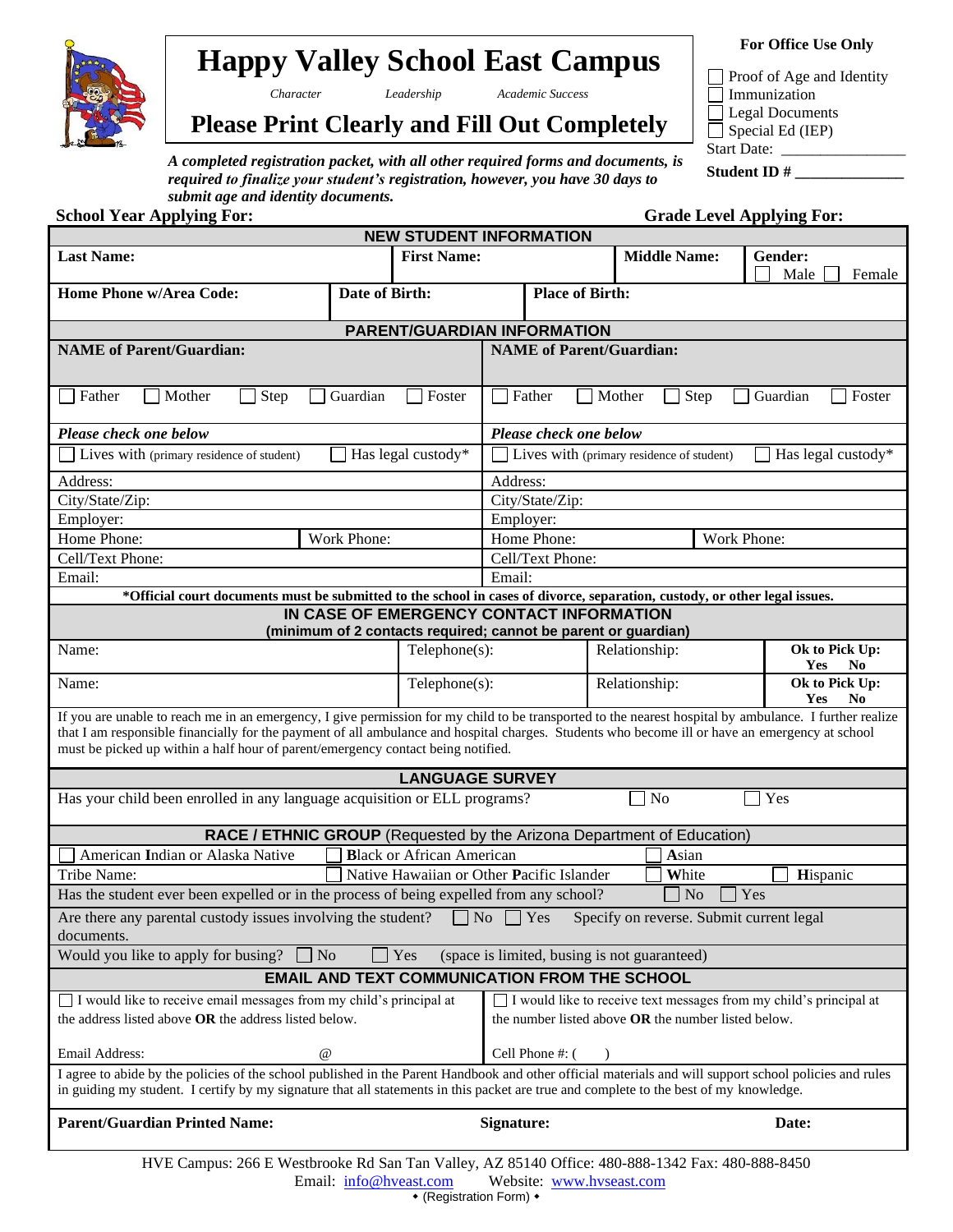# **SPECIAL EDUCATION PROGRAM INFORMATION**

Student Name (Last, First, Middle):

| Does your child have a <b>CURRENT</b> , previous, in the process of, OR an outside evaluation for an Individualized<br>Education Plan (I.E.P.)? All documents must be provided at the time of enrollment.                                                                                                                                                                                                                                                                                                                                                                                                                                                                      |     |                |       |  |
|--------------------------------------------------------------------------------------------------------------------------------------------------------------------------------------------------------------------------------------------------------------------------------------------------------------------------------------------------------------------------------------------------------------------------------------------------------------------------------------------------------------------------------------------------------------------------------------------------------------------------------------------------------------------------------|-----|----------------|-------|--|
| You <b>MUST</b> mark either "Yes" or "No."                                                                                                                                                                                                                                                                                                                                                                                                                                                                                                                                                                                                                                     | Yes | N <sub>o</sub> |       |  |
| Is your child currently on a 504 Plan?                                                                                                                                                                                                                                                                                                                                                                                                                                                                                                                                                                                                                                         | Yes | N <sub>o</sub> |       |  |
| If YES is the answer to either of the above questions, the current IEP or 504 Plan and any other related<br>details must be provided at the time of enrollment.                                                                                                                                                                                                                                                                                                                                                                                                                                                                                                                |     |                |       |  |
| The Individual Education Plan (IEP) or 504 Plan that is applicable to my child includes the following:<br>(Please check all that apply)                                                                                                                                                                                                                                                                                                                                                                                                                                                                                                                                        |     |                |       |  |
| Autism $(A)$<br><b>Emotional Disability (ED)</b><br>Hearing Impairment (HI)<br>Mild/Moderate/Severe Mental Retardation (MIMR - MOMR - SMR)<br>Multiple Disabilities (MD) Please state: ____<br>Multiple Disabilities with Severe Sensory Impairment (MDSSI)<br>Occupational Therapy (OT)<br>Orthopedic Impairment (OI)<br>Other Health Impairment (OHI) Please state: ____<br>Developmental Disabilities (DD)<br>Speech/Language Impairment (SLI)<br>Specific Learning Disabled (SLD) [Please circle: Math, Reading, Written Language]<br>Traumatic Brain Injury (TBI)<br>Visual Impairment (VI)<br>Please elaborate with any information that would be helpful for placement: |     |                |       |  |
| *Your signature below is to verify accuracy of the information above, not to authorize testing or to place your                                                                                                                                                                                                                                                                                                                                                                                                                                                                                                                                                                |     |                |       |  |
| child in Special Education.<br>Parent/Guardian Signature:                                                                                                                                                                                                                                                                                                                                                                                                                                                                                                                                                                                                                      |     |                | Date: |  |
|                                                                                                                                                                                                                                                                                                                                                                                                                                                                                                                                                                                                                                                                                |     |                |       |  |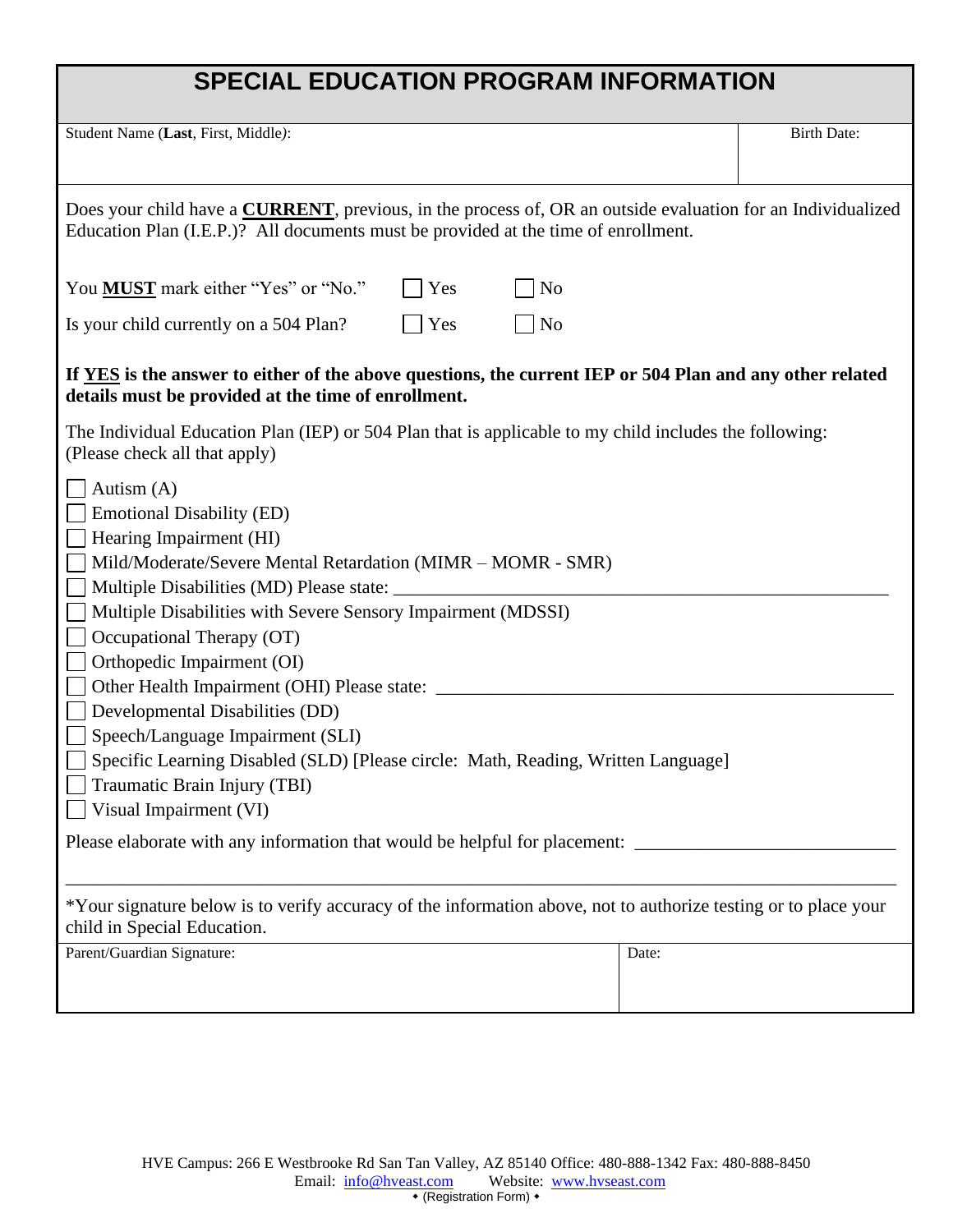## **MILITARY CONNECTED STUDENT (REQUIRED)**

Student Name (Last, First, Middle): Birth Date:

 $Parent(s) Name(s): \_$ 

Please check the box that applies to you:

 $\overline{\phantom{a}}$  ,  $\overline{\phantom{a}}$  ,  $\overline{\phantom{a}}$  ,  $\overline{\phantom{a}}$  ,  $\overline{\phantom{a}}$  ,  $\overline{\phantom{a}}$  ,  $\overline{\phantom{a}}$  ,  $\overline{\phantom{a}}$  ,  $\overline{\phantom{a}}$  ,  $\overline{\phantom{a}}$  ,  $\overline{\phantom{a}}$  ,  $\overline{\phantom{a}}$  ,  $\overline{\phantom{a}}$  ,  $\overline{\phantom{a}}$  ,  $\overline{\phantom{a}}$  ,  $\overline{\phantom{a}}$ 

| Student is a dependent of a member of the United States military service in the <b>Active Duty</b> Army, Navy, Air Force, |  |  |
|---------------------------------------------------------------------------------------------------------------------------|--|--|
| Marine Corps, or Coast Guard                                                                                              |  |  |

 Student is a dependent of a **fulltime** member of the National Guard, or Reserve force of the United States military (Army, Navy, Marine Corps or Air Force)

 Student is a dependent of a member of the National Guard, or Reserve force of the United States military (Army, Navy, Marine Corps or Air Force

None of the above

Parent's/Guardian's Signature below affirms the information provided is accurate and complete.

| Parent/Guardian Signature: | Date: |
|----------------------------|-------|
|                            |       |
|                            |       |
|                            |       |
|                            |       |
|                            |       |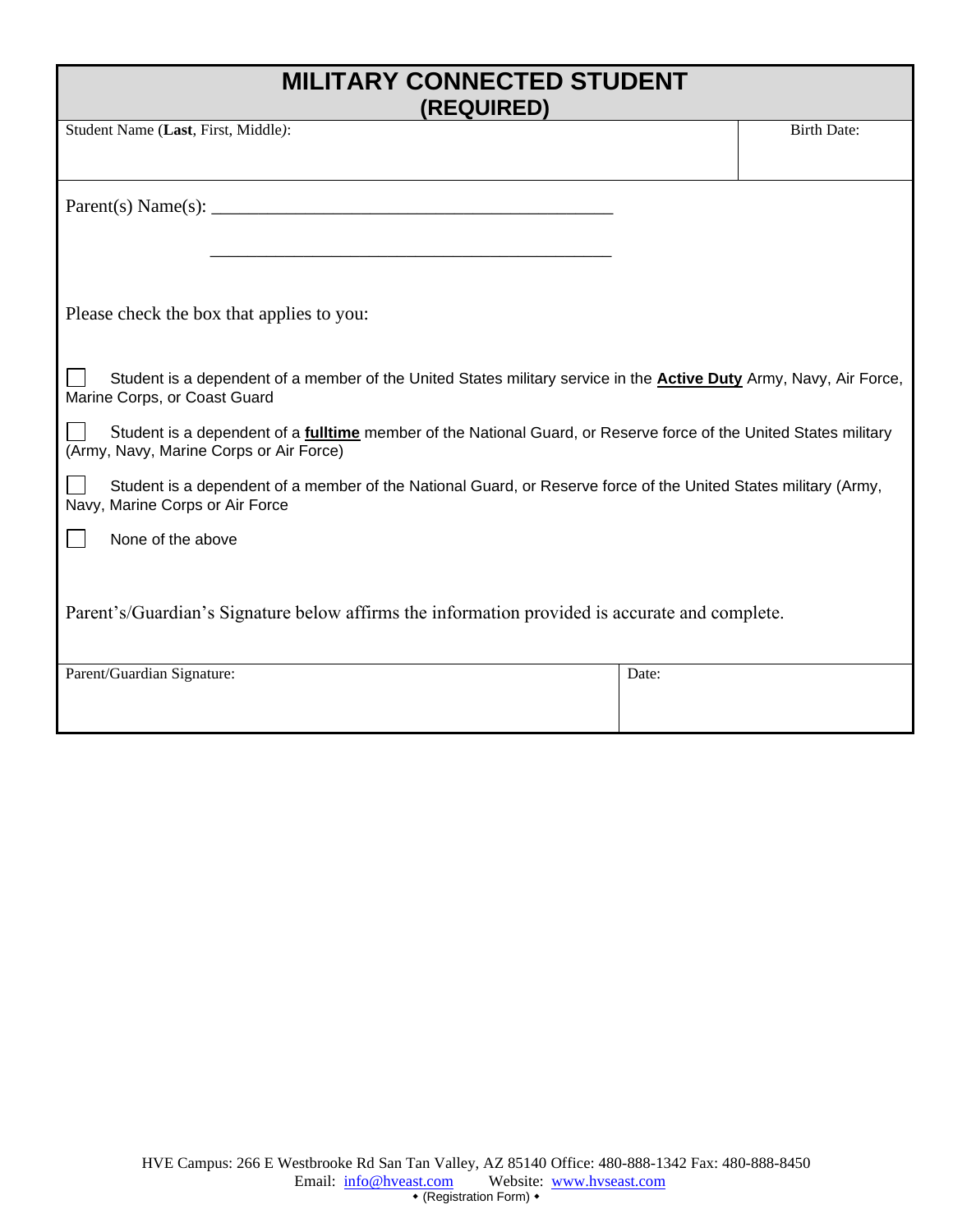# **McKinney-Vento Eligibility Questionnaire**

|                            |                                                                                                                                                                           | (Optional)                                                                                                 |                                                                                                                       |
|----------------------------|---------------------------------------------------------------------------------------------------------------------------------------------------------------------------|------------------------------------------------------------------------------------------------------------|-----------------------------------------------------------------------------------------------------------------------|
|                            |                                                                                                                                                                           |                                                                                                            |                                                                                                                       |
|                            | Student Name: Last First First                                                                                                                                            |                                                                                                            |                                                                                                                       |
|                            |                                                                                                                                                                           |                                                                                                            | M.I.                                                                                                                  |
|                            | Month / Day / Year                                                                                                                                                        | Grade                                                                                                      | Student ID                                                                                                            |
|                            | information help determine the services the student may be eligible to receive.<br>1. Is your current address a <i>temporary</i> living arrangement? Yes $\Box$ No $\Box$ |                                                                                                            | This questionnaire is intended to address the McKinney-Vento Act U.S.C. 11435. The answers to this residency          |
|                            | If you answered YES to question 1 and 2, please complete the remainder of this form.<br>If you answered NO to either question 1 or 2, you may stop here.                  |                                                                                                            | 2. If temporary, is this living arrangement <i>due to loss of housing or economic hardship</i> ? Yes $\Box$ No $\Box$ |
| In a motel<br>In a shelter | Where is the student presently living? (check one)<br>With more than one family in a house or apartment<br>In a place not ordinarily used for sleeping (car, park, etc.)  |                                                                                                            |                                                                                                                       |
|                            |                                                                                                                                                                           |                                                                                                            |                                                                                                                       |
|                            |                                                                                                                                                                           |                                                                                                            |                                                                                                                       |
|                            | By signing, I attest this information is true and accurate                                                                                                                |                                                                                                            |                                                                                                                       |
|                            |                                                                                                                                                                           |                                                                                                            |                                                                                                                       |
|                            | School Personnel Who Enrolled This Student - Please Print Name                                                                                                            |                                                                                                            |                                                                                                                       |
|                            |                                                                                                                                                                           |                                                                                                            | Would you like to be contacted regarding eligibility for transportation under McKinney-Vento? Yes $\Box$ No $\Box$    |
|                            |                                                                                                                                                                           | Send McKinney Vento Questionnaires to the Federal Programs Office<br>Phone: 602-523-8988 Fax: 602-257-2837 |                                                                                                                       |
| SY                         |                                                                                                                                                                           |                                                                                                            |                                                                                                                       |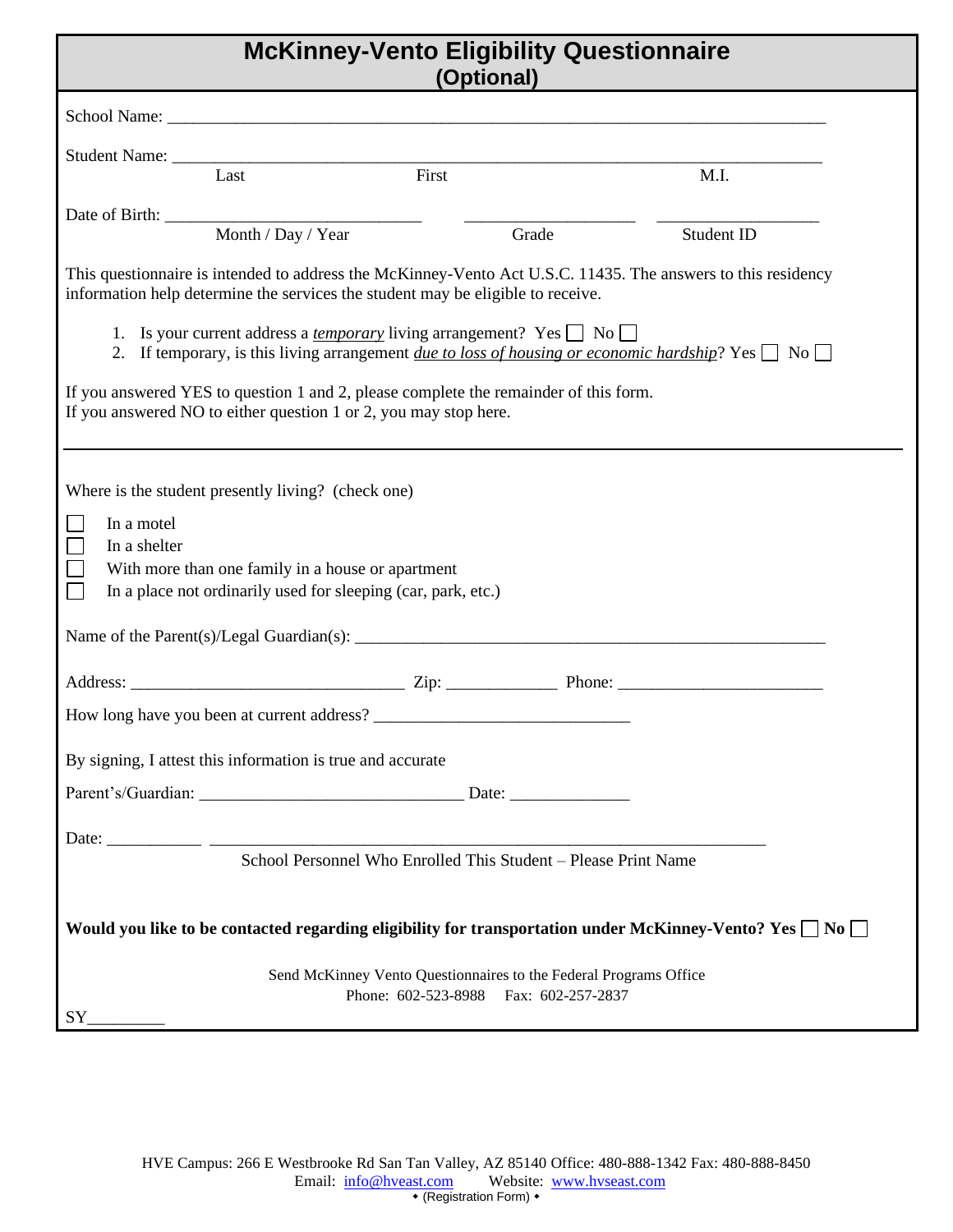# **Release of Student Information**

#### *If you have more than one student registered in Happy Valley School East Campus you will need to complete this form for each student.*

#### **Information for School-Sponsored Purposes:**

The school may want to use student information for the following school-sponsored purposes: yearbook, school newsletter, school webpage, artwork, special programs, and other announcements. If you do not want Happy Valley School East Campus (HVE) to disclose any information about your child without your prior written consent, you must notify the school in writing within ten school days of your child's first day of instruction for this school year.

I, the parent of \_\_\_\_\_\_\_\_\_\_\_\_\_\_\_\_\_\_\_\_\_\_\_\_\_\_\_\_\_\_ (student name), give HVE permission to use the information noted in the list below for the specified school-sponsored purposes.

| Yearbook:                | l Yes      | No        |
|--------------------------|------------|-----------|
| School Newsletter:       | ∣∣ Yes     | $\Box$ No |
| School Webpage:          | l l Yes    | $\Box$ No |
| Artwork:                 | $\Box$ Yes | $\Box$ No |
| <b>Special Programs:</b> | Yes        | No        |
|                          |            |           |

| Print Name: |  |  |
|-------------|--|--|
|-------------|--|--|

Print Name: \_\_\_\_\_\_\_\_\_\_\_\_\_\_\_\_\_\_\_ Signature: \_\_\_\_\_\_\_\_\_\_\_\_\_\_\_\_\_\_\_\_\_\_\_\_\_\_\_

Date: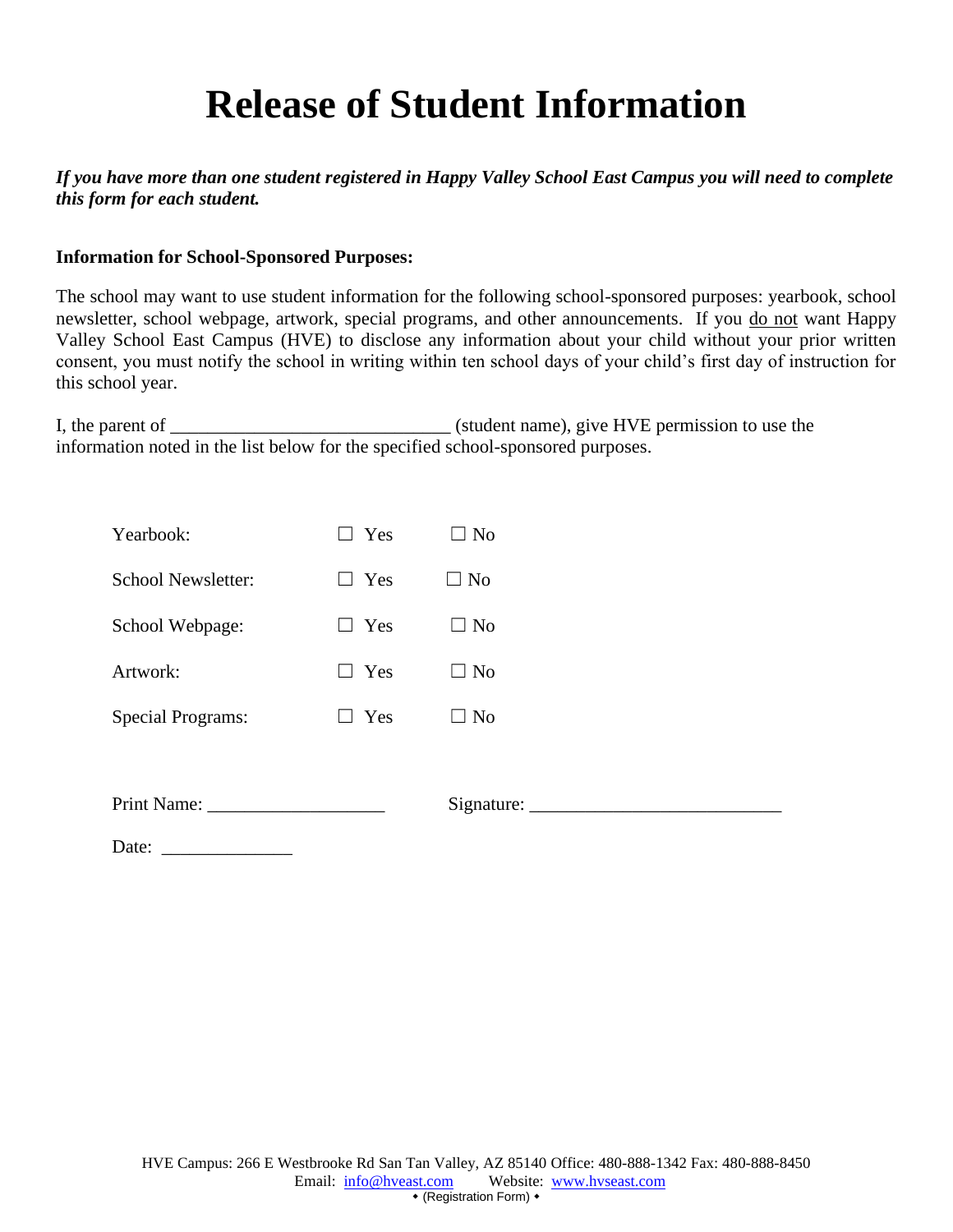

### **Arizona Department of Education Arizona Residency Documentation Form**

| Student                                  | School |
|------------------------------------------|--------|
| <b>School District or Charter Holder</b> |        |
| Parent/Legal Guardian                    |        |

As the Parent/Legal Guardian of the Student, I attest\* that I am a resident of the State of Arizona and submit in support of this attestation a copy of the following document that displays my name and residential address or physical description of the property where the student resides:

- Valid Arizona driver's license, Arizona identification card or motor vehicle registration
- Valid Arizona Address Confidentiality Program authorization card
- **EXECUTE:** Real estate deed or mortgage documents
- \_\_\_ Property tax bill
- Residential lease or rental agreement
- Water, electric, gas, cable, or phone bill
- **EXECUTE:** Bank or credit card statement
- \_\_\_ W-2 wage statement
- \_\_\_ Payroll stub
- \_\_\_ Certificate of tribal enrollment (506 Form) or other identification issued by a recognized Indian tribe in Arizona.
- Documentation from a state, tribal or federal government agency (Social Security Administration, Veteran's Administration, Arizona Department of Economic Security)
- Temporary on-base billeting facility (for military families)
- \_\_\_ Consular identification card issued by a foreign government as a valid form of identification if the foreign government uses biometric verification techniques in issuing the consular identification card

\_\_\_\_\_\_\_\_\_\_\_\_\_\_\_\_\_\_\_\_\_\_\_\_\_\_\_\_\_\_\_\_\_\_ \_\_\_\_\_\_\_\_\_\_\_\_\_\_\_\_

\_\_\_ I am currently unable to provide any of the foregoing documents. Therefore, I have provided an original affidavit signed and notarized by an Arizona resident who attests that I have established residence in Arizona with the person signing the affidavit.

Signature of Parent/Legal Guardian Date

<sup>\*</sup>For members of the armed services, the provision of verifiable documentation does not serve as a declaration of official residency for income tax or other legal purposes. Armed service members may utilize a temporary on-base billeting facility as the address for proof of residency.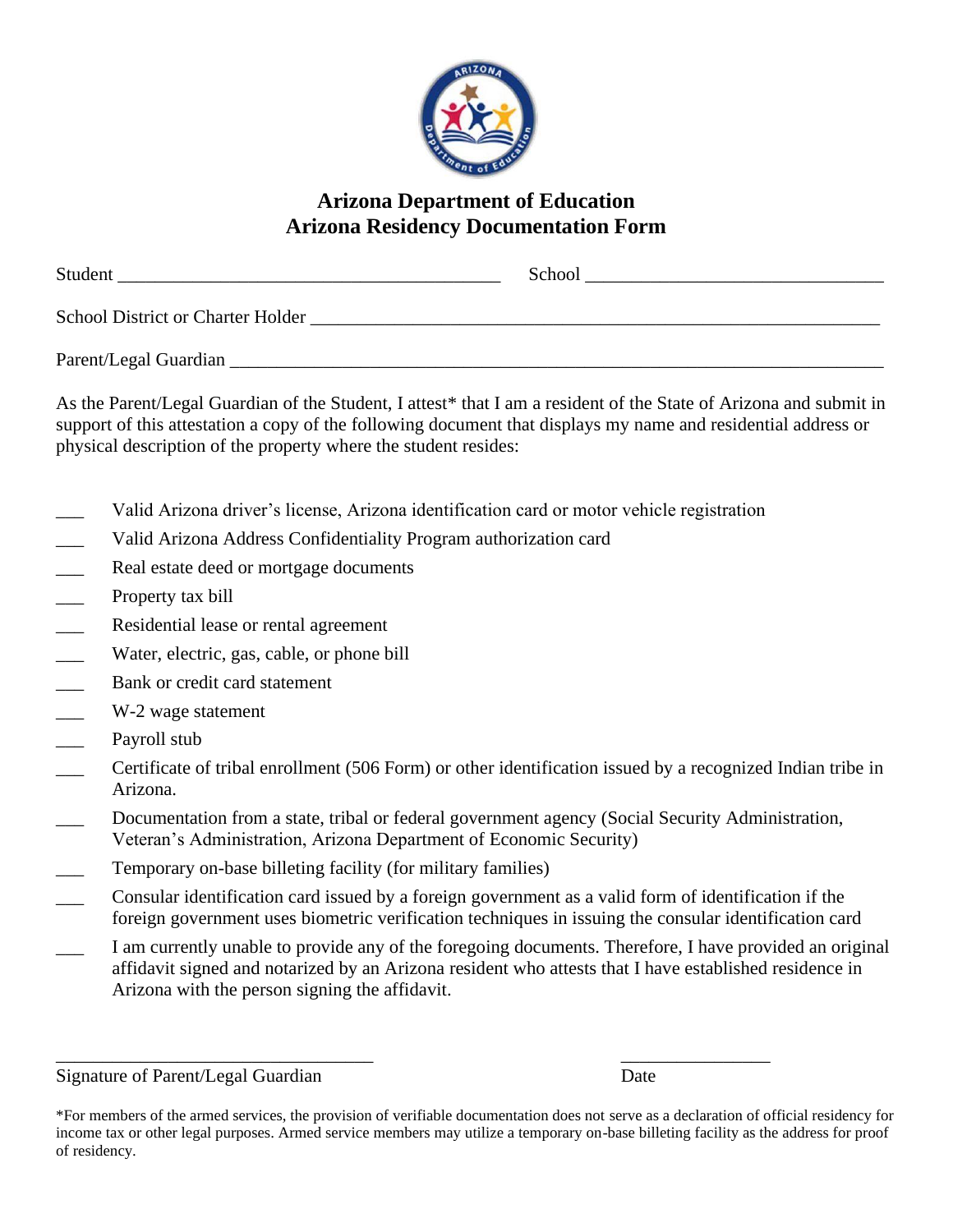

## **Arizona Department of Education**

Office of English Language Acquisition Services

### **Home Language Survey**

The responses to this Home Language Survey (HLS) are used by the school to provide the most appropriate instructional programs and services for the student. **The Answers below will determine if a student will take the Arizona English Language Learner Assessment (AZELLA).** Please respond to each of the three questions as accurately as possible. If you need to correct any of your responses, this must be done **before** the student takes the AELLA Placement Test.

- 1. **What language do people speak in the home** *most* **of the time?**
- 2. **What language does the student speak** *most* **of the time?**
- 3. **What language did the student first speak or understand?**

| School experience and the second second second second second second second second second second second second second second second second second second second second second second second second second second second second |  |
|-------------------------------------------------------------------------------------------------------------------------------------------------------------------------------------------------------------------------------|--|

Please provide a copy of the Home Language Survey to the EL Coordinator/Main Contact on site. In AzEDS, please enter all three HLS responses.

These HLS questions are in compliance with Arizona Administrative Code (R7-2-306(B)(1), (2)(a-c). Revised 01-2020)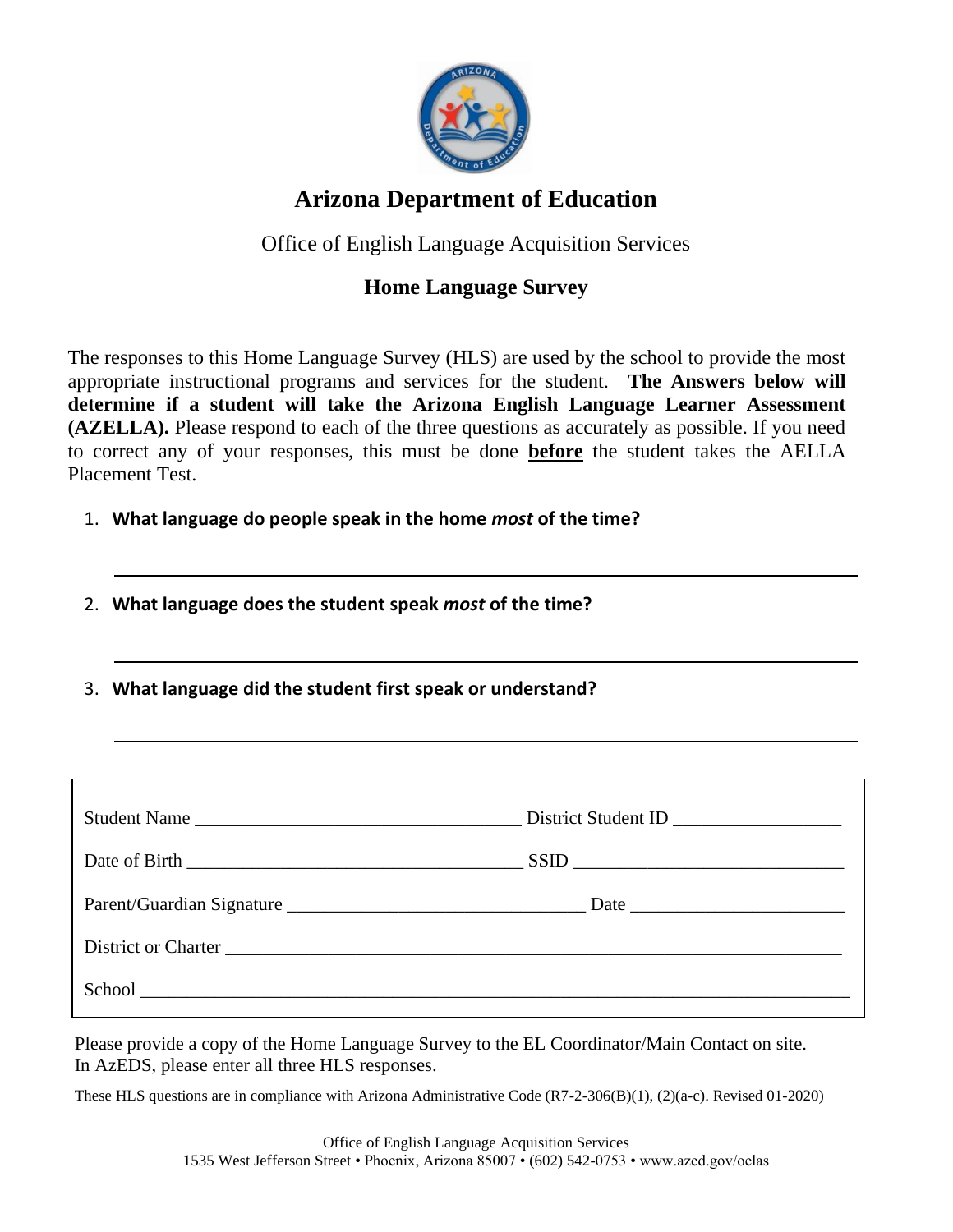# **Confidential Health History**

Happy Valley School East Campus 266 E Westbrooke Rd San Tan Valley, AZ 85140 480-888-1342

Page 1 of 2

| <b>Student Last Name:</b> | <b>First Name:</b> | <b>Middle:</b> | <b>Grade Level</b><br><b>Entering:</b> |
|---------------------------|--------------------|----------------|----------------------------------------|
| <b>Address:</b>           | City:              | Zip:           | Date of Birth:                         |

Please check all that apply, enter information regarding any health issues that needs to be discussed with the school **nurse and your child's teacher, and indicate if your child is under a physician's care.** 

| <b>VISION</b>                                                          |  |                                                                         |
|------------------------------------------------------------------------|--|-------------------------------------------------------------------------|
| Wears Glasses: $\Box$ Yes $\Box$ No For Distance: $\Box$ Yes $\Box$ No |  | Color Blind: $\Box$ Yes $\Box$ No   Last Eye Exam: $\Box$ Yes $\Box$ No |
| For Reading: $\Box$ Yes $\Box$ No                                      |  |                                                                         |
| Describe Other/Specific                                                |  |                                                                         |
| Eye Problems:                                                          |  |                                                                         |

| <b>HEARING</b>                     |                                          |                                                                         |  |
|------------------------------------|------------------------------------------|-------------------------------------------------------------------------|--|
| Hearing Loss: $\Box$ Yes $\Box$ No | Hearing Aid: $\Box$ Yes $\Box$ No $\Box$ | Tubes: $\Box$ Yes $\Box$ No   Earaches/Infections: $\Box$ Yes $\Box$ No |  |
| Describe Other/Specific            |                                          |                                                                         |  |
| <b>Hearing Problems:</b>           |                                          |                                                                         |  |

| <b>SPEECH</b>            |  |
|--------------------------|--|
| Describe Any Speech      |  |
| <b>Related Problems:</b> |  |

| <b>HISTORY OF:</b>                  |                      |                                    |                      |                                              |                      |
|-------------------------------------|----------------------|------------------------------------|----------------------|----------------------------------------------|----------------------|
| Tonsillitis:                        | $\Box$ Yes $\Box$ No | <b>Other Respiratory Problems:</b> | $\Box$ Yes $\Box$ No | Headaches:                                   | $\Box$ Yes $\Box$ No |
| Tonsillectomy:                      | $\Box$ Yes $\Box$ No | <b>High Blood Pressure:</b>        | $\Box$ Yes $\Box$ No | Migraines:                                   | $\Box$ Yes $\Box$ No |
| Adenoidectomy: $\Box$ Yes $\Box$ No |                      | Heart Condition:                   | $\Box$ Yes $\Box$ No | Seizures:                                    | $\Box$ Yes $\Box$ No |
| Strep:                              | $\Box$ Yes $\Box$ No | <b>Blood Disorder:</b>             | $\Box$ Yes $\Box$ No | Epilepsy:                                    | $\Box$ Yes $\Box$ No |
| Other ENT:                          | $\Box$ Yes $\Box$ No | Nose Bleeds:                       | $\Box$ Yes $\Box$ No | Head Injury/Concussion: $\Box$ Yes $\Box$ No |                      |
| Pneumonia:                          | $\Box$ Yes $\Box$ No | Frequency:                         |                      |                                              |                      |

| <b>OTHER</b>                                                          |                            |                                 |                                                                    |                                         |                      |                                                         |                      |
|-----------------------------------------------------------------------|----------------------------|---------------------------------|--------------------------------------------------------------------|-----------------------------------------|----------------------|---------------------------------------------------------|----------------------|
| ADD: $\Box$ Yes $\Box$ No                                             | ADHD: $\Box$ Yes $\Box$ No |                                 | Related Medications/Supplements/Special Diet: $\Box$ Yes $\Box$ No |                                         |                      |                                                         |                      |
| Emotional/Social/Psychological Disorders: □Yes □No                    |                            |                                 |                                                                    |                                         |                      |                                                         |                      |
|                                                                       |                            |                                 |                                                                    |                                         |                      |                                                         |                      |
| Allergies to Nuts: $\Box$ Yes $\Box$ No   Foods: $\Box$ Yes $\Box$ No |                            |                                 |                                                                    | Medications: $\Box$ Yes $\Box$ No       |                      | Other: $\Box$ Yes $\Box$ No                             |                      |
| EpiPen: $\Box$ Yes $\Box$ No                                          |                            | Asthma: □Yes □No                |                                                                    | Inhaler at School: $\Box$ Yes $\Box$ No |                      | <b>SVN</b> Treatment at School:<br>$\Box$ Yes $\Box$ No |                      |
| Diabetes: $\Box$ Yes $\Box$ No                                        |                            | Type:                           |                                                                    | Glucose Monitoring:                     |                      | Treatment:                                              |                      |
| Eczema: $\Box$ Yes $\Box$ No                                          |                            | Psoriasis: $\Box$ Yes $\Box$ No |                                                                    |                                         |                      | Other Skin Condition:                                   |                      |
| Muscle Disorder:                                                      |                            | Neurological Disorder:          | Kidney Disease:                                                    |                                         | Hepatitis:           | Liver Disease:                                          | Scoliosis:           |
| $\Box$ Yes $\Box$ No<br>$\Box$ Yes $\Box$ No                          |                            |                                 | $\Box$ Yes $\Box$ No                                               |                                         | $\Box$ Yes $\Box$ No | $\Box$ Yes $\Box$ No                                    | $\Box$ Yes $\Box$ No |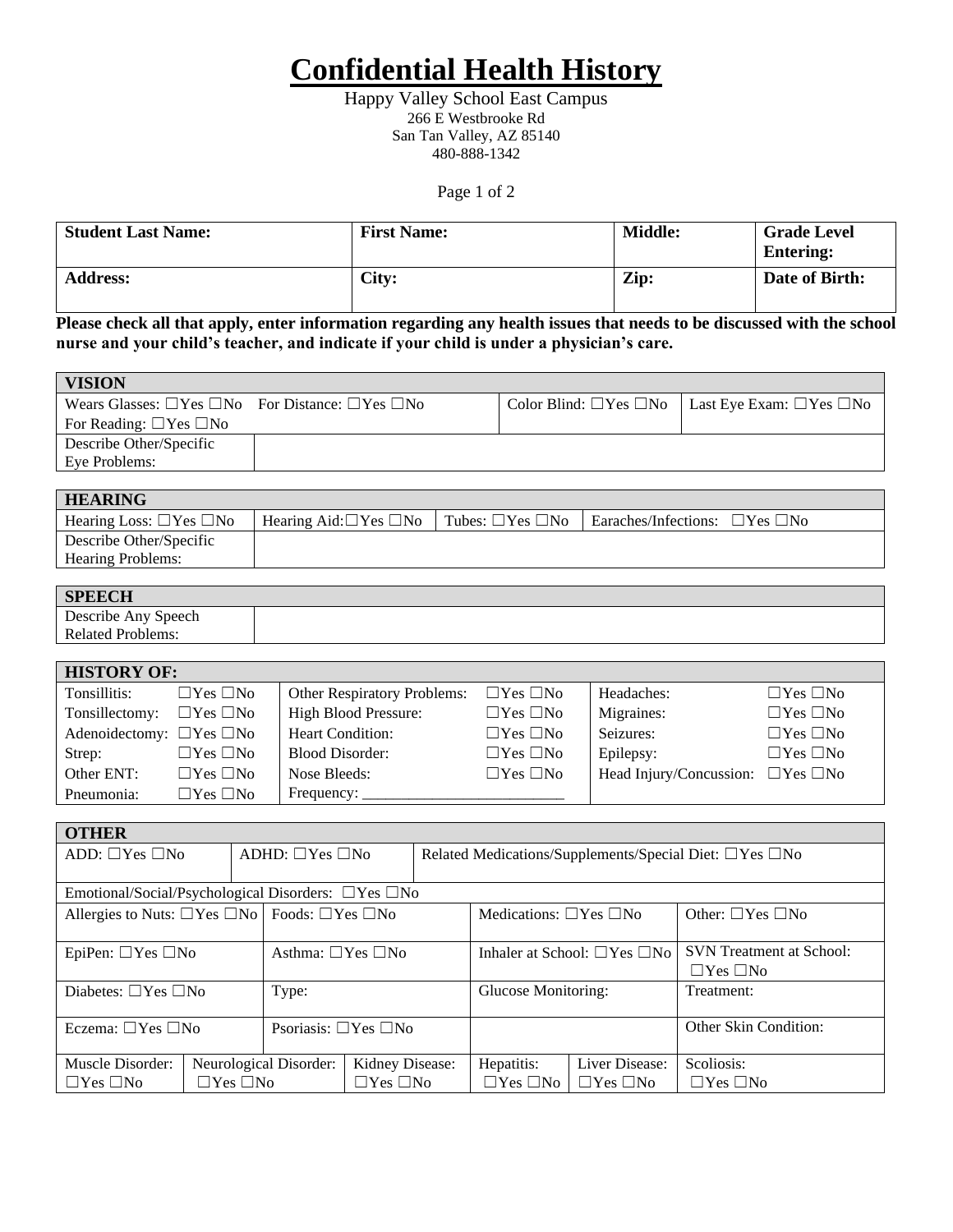# **Confidential Health History**

Happy Valley School East Campus 266 E Westbrooke Rd San Tan Valley, AZ 85140 480-888-1342

Page 2 of 2

| <b>OTHER</b> (continued)                                  |                                         |
|-----------------------------------------------------------|-----------------------------------------|
| Bone Disease: □Yes □No                                    | Leukemia/Any Type of Cancer: □ Yes □ No |
| Broken Bones/Surgeries & Dates:                           |                                         |
|                                                           |                                         |
| Other:                                                    |                                         |
| List All Medications Your Child Is Taking:                |                                         |
|                                                           |                                         |
| Will Medications Be Taken At School? $\Box$ Yes $\Box$ No |                                         |
| Medication is for?                                        |                                         |
| <b>OTHER HEALTH PROBLEMS:</b>                             |                                         |
|                                                           |                                         |
|                                                           |                                         |
|                                                           |                                         |
|                                                           |                                         |

- ✓ *All medications must be brought to school by an adult in the original prescription container with dosages and instructions, physician's name and telephone number, expiration date, etc.*
- ✓ *A parent-signed consent form for administration at school must be on file with the nurse.*
- ✓ *Students may not have medications of any kind in their possession at school at any time.*

Are your child's immunizations up to date?  $\square$  Yes  $\square$  No

Immunizations must be current by August 31<sup>st</sup> or the first day of school attendance. Please see the list of required immunizations and schedule on the Maricopa County Department of Public Health website or call (602) 263-8856 for requirements and free clinic hours.

I certify that the information above and all health-related information is correct, current and complete.

Print Name: \_\_\_\_\_\_\_\_\_\_\_\_\_\_\_\_\_\_\_\_\_\_\_\_\_\_\_\_\_\_\_\_\_\_ Parent Signature: \_\_\_\_\_\_\_\_\_\_\_\_\_\_\_\_\_\_\_\_\_\_\_\_\_\_\_\_\_\_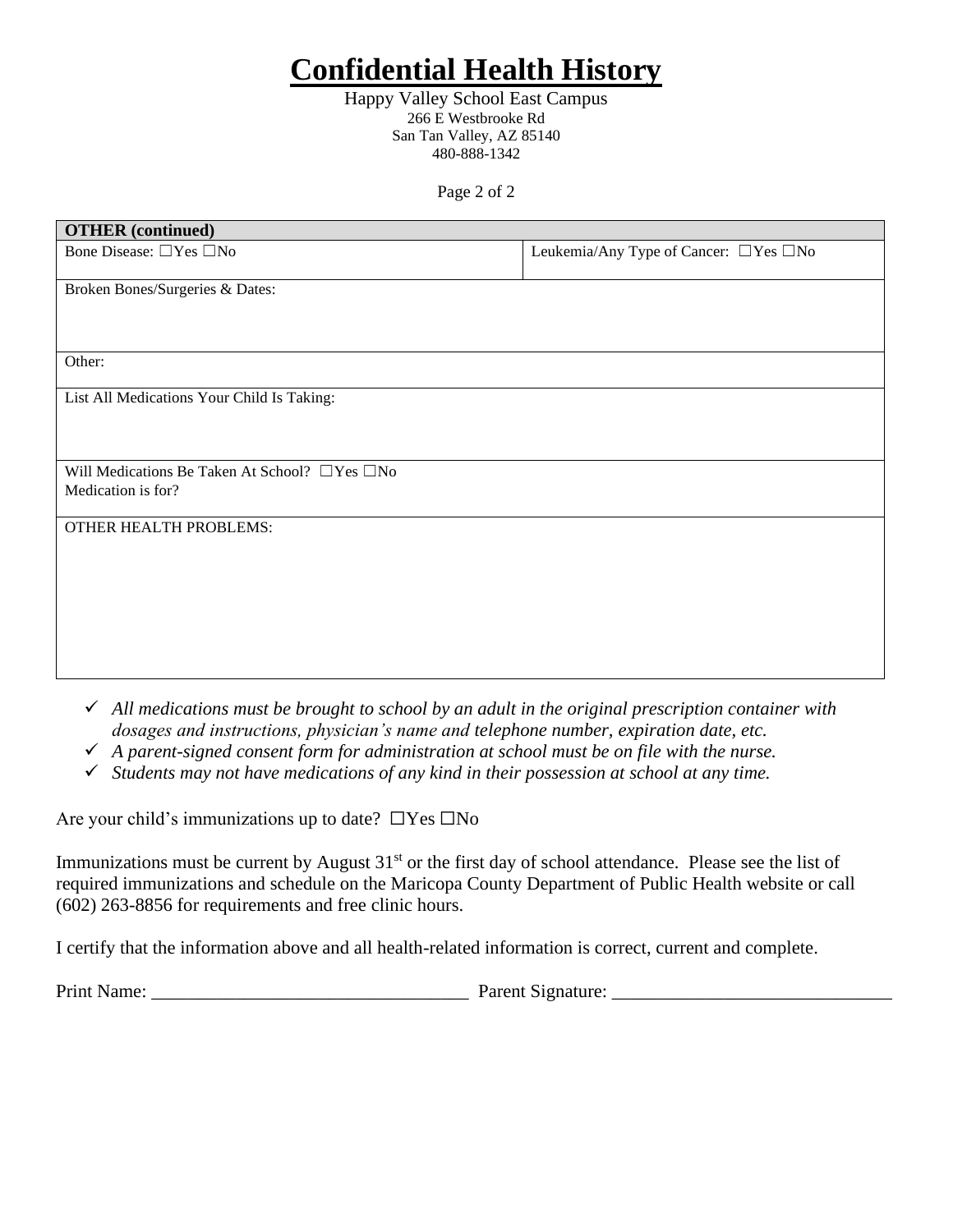# **STUDENT RECORDS REQUEST (REQUIRED)**

Student Name (**Last**, First, Middle*)*: Birth Date: **PREVIOUS SCHOOL** Previous School Attended: Previous School Phone: Previous School District: Last Grade Completed: Previous School Address: Last Day of Attendance: City/State/Zip: Happy Valley School East Campus Start Date:

I hereby authorize the above referenced school and district to release the following records to Happy Valley School East Campus. All psychological/confidential data will be maintained as such. It will not be transferred to any person or agency without parental permission or legal requirement.

- Regular Educational Cumulative Files
- Arizona Home Language Survey (PHLOTE)
- Withdrawal Form
- Withdrawal Grades
- Standardized Test Scores
- IEP/SPED Records/504 Plans if applicable
- Discipline Records
- Health/Medical Records
- Attendance Records
- Legal Documents (custody, name, etc.)

| Parent/Guardian Signature: | Date: |
|----------------------------|-------|
|                            |       |
|                            |       |
|                            |       |

**Records for student are to be released to:**

## **Happy Valley School East Campus**

266 E. Westbrooke Rd San Tan Valley, AZ 85140 Phone: 480-888-1342 Fax: 480-888-8450 Email: sazevedo@hveast.com